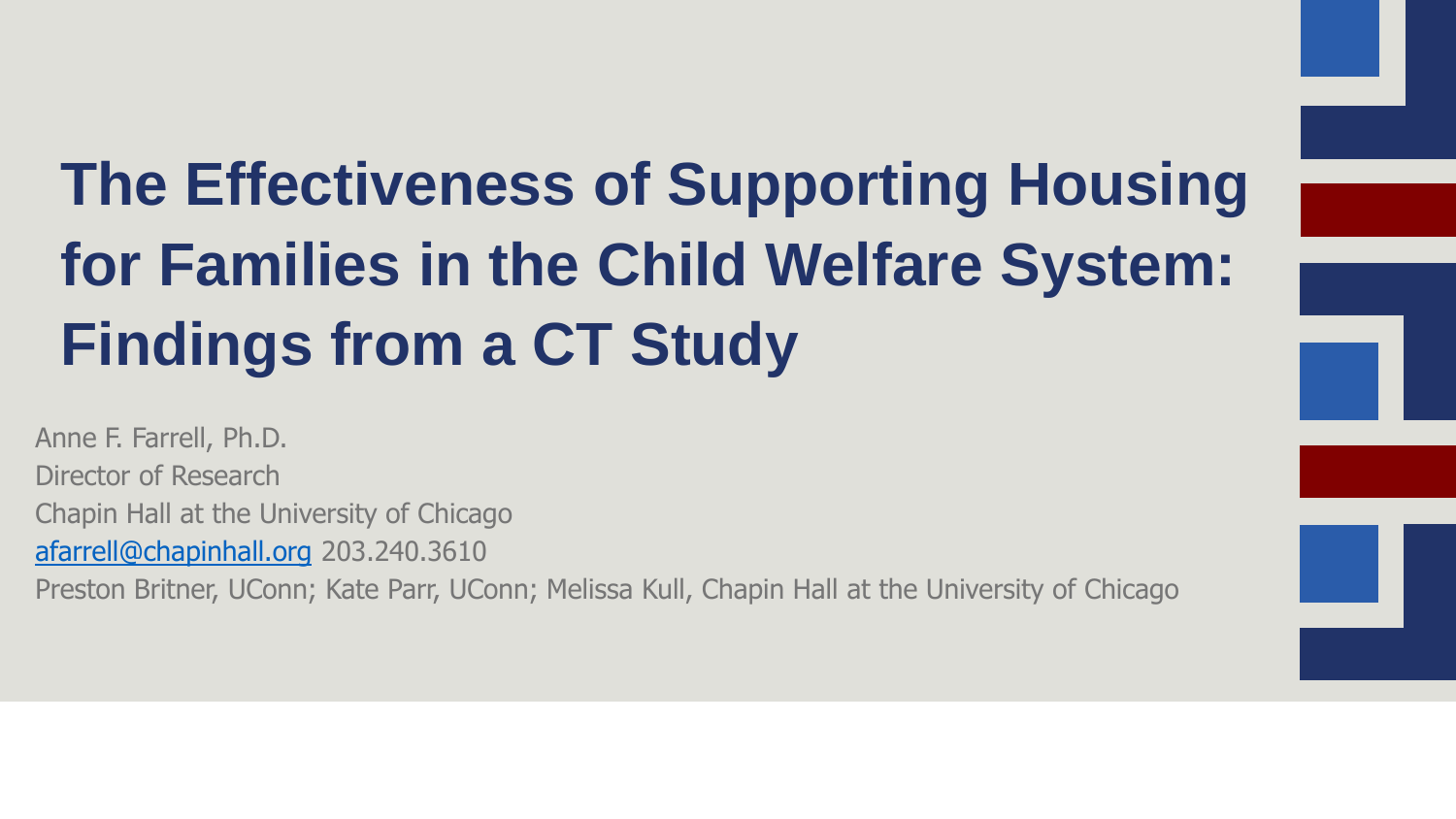# Housing and Child Well Being



- Safe, stable housing: determinant of child and family well-being.
- Individuals born into poverty experience very little control over housing options, quality, stability
- Housing/homelessness is linked with child welfare involvement
	- caseworker judgments of risk and well being
	- foster care placements; delayed reunification
- Housing instability & homelessness are linked to disparate outcomes across systems and
- Housing, education policy (formal and de facto) drivers of inequity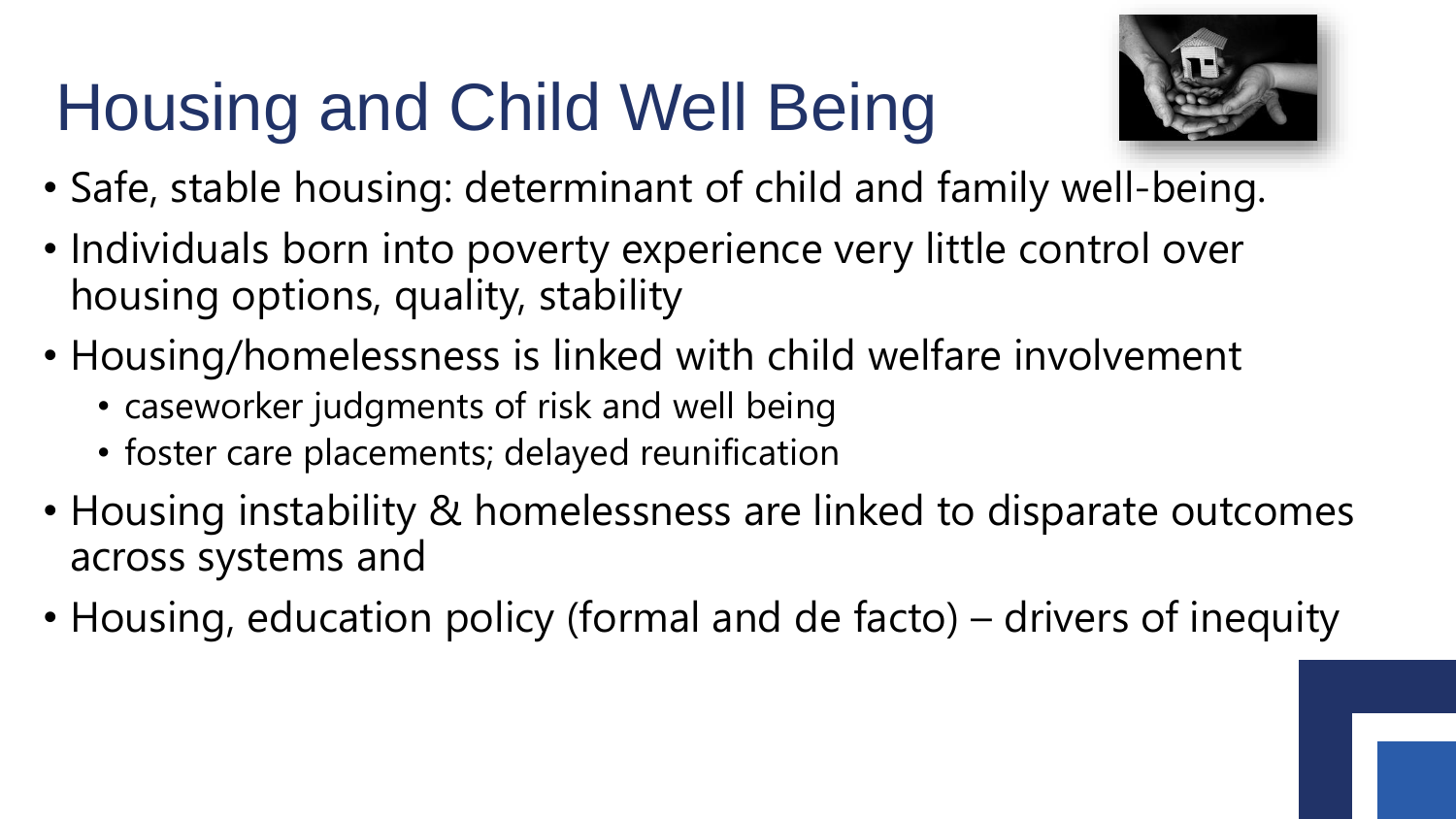## **Families experiencing homelessness are heterogeneous**



Data analysis courtesy of Dennis Culhane, Penn School of Social Policy, University of Pennsylvania

3

2012 SH-CW Grantees Kickoff Courtesy of Bryan Samuels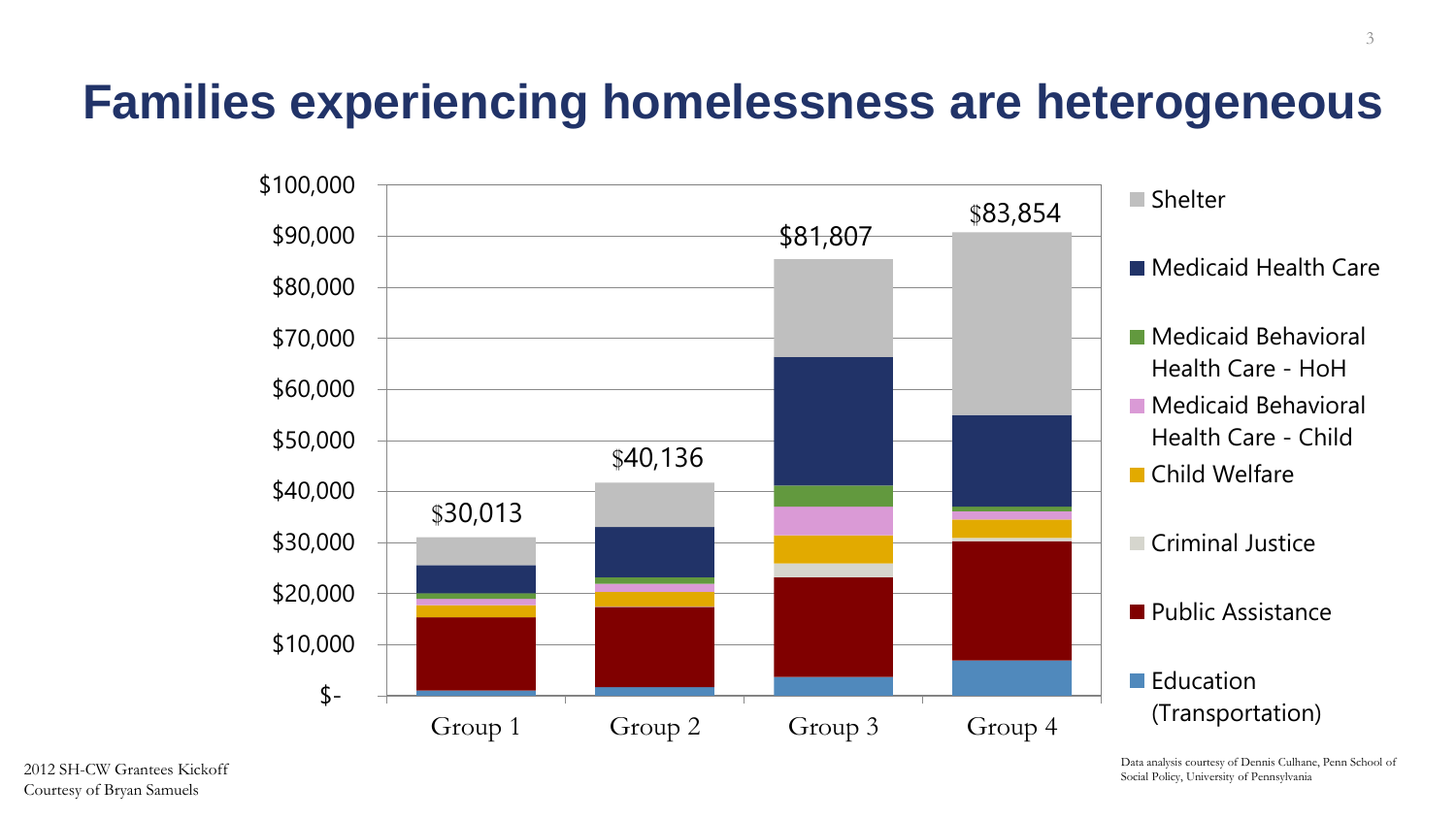# **Supportive Housing for Families (SHF)**

### **Connecticut's Statewide Model** (began C. 1998)

- Family preservation: Prevent foster care placement, avert family separation
- Family Reunification: Prepare for return from care, reduce length/cost of out-of-home care
- Target families with housing risks (homeless; inadequate or unstable housing); most parents have mental health and/or substance use issues, and children display an array of risks/needs.

### **The 20+ Year Partnership**

- The Department of Children and Families (DCF) funds the program, refers clients, coordinates with the service provider.
- The Connection, Inc. (TCI) is the service hub, providing providing clinical assessment, housing searches, temporary subsidies, and intensive case management.
- Permanent housing vouchers are dedicated from the CT Department of Housing.
- Evaluators (Chapin Hall, UConn) study program (implementation/process, outcomes, and).

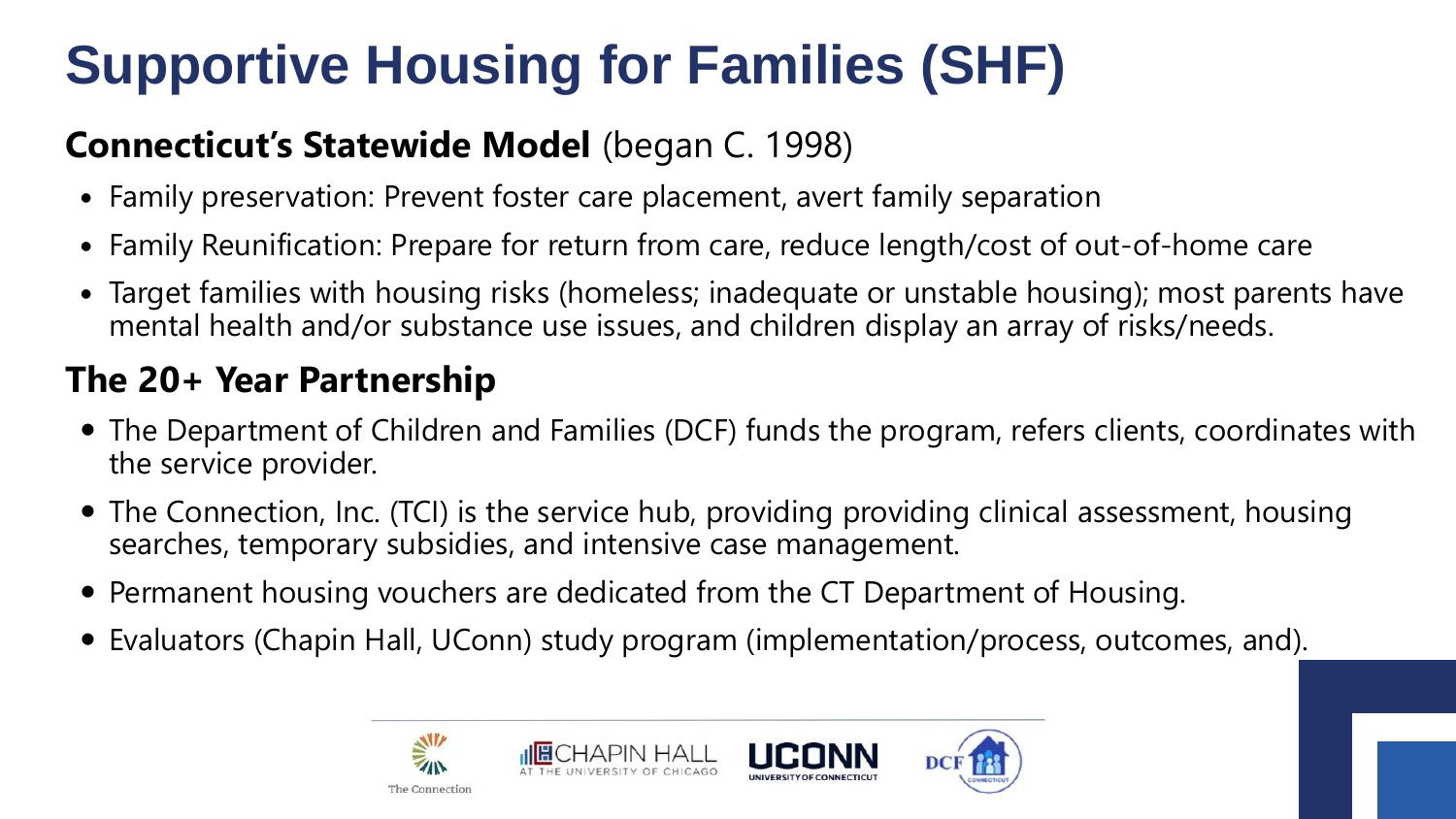# **SHF – Logic & Questions**

- **Logic**: Hierarchy of needs; address basics before higher order needs.
- **Housing as a platform** for other interventions: case management; trauma, substance abuse tx; parenting; ed/vocational support.
- **Promise:** By 2013, CT had a 10+ year history of supportive housing for families in the child welfare system, with research showing promise.

## • **Questions:**

- 1. Can we fully (experimentally) demonstrate effectiveness? Will success be maintained?
- 2. What are the essential components of effectiveness?
- 3. Can cost savings accrue within and across systems?

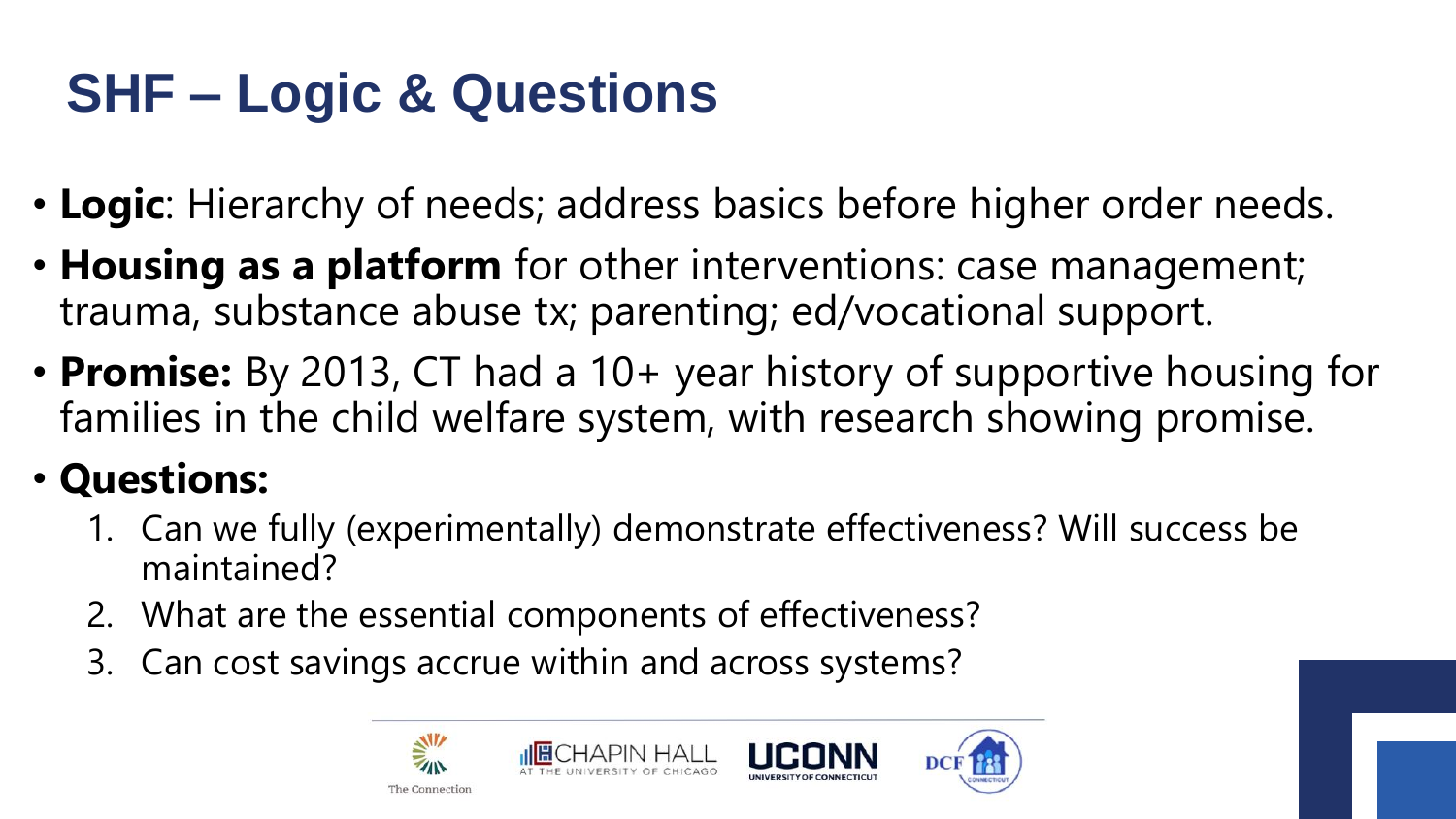# Partnerships to Demonstrate the Effectiveness of Supportive Housing Demonstration

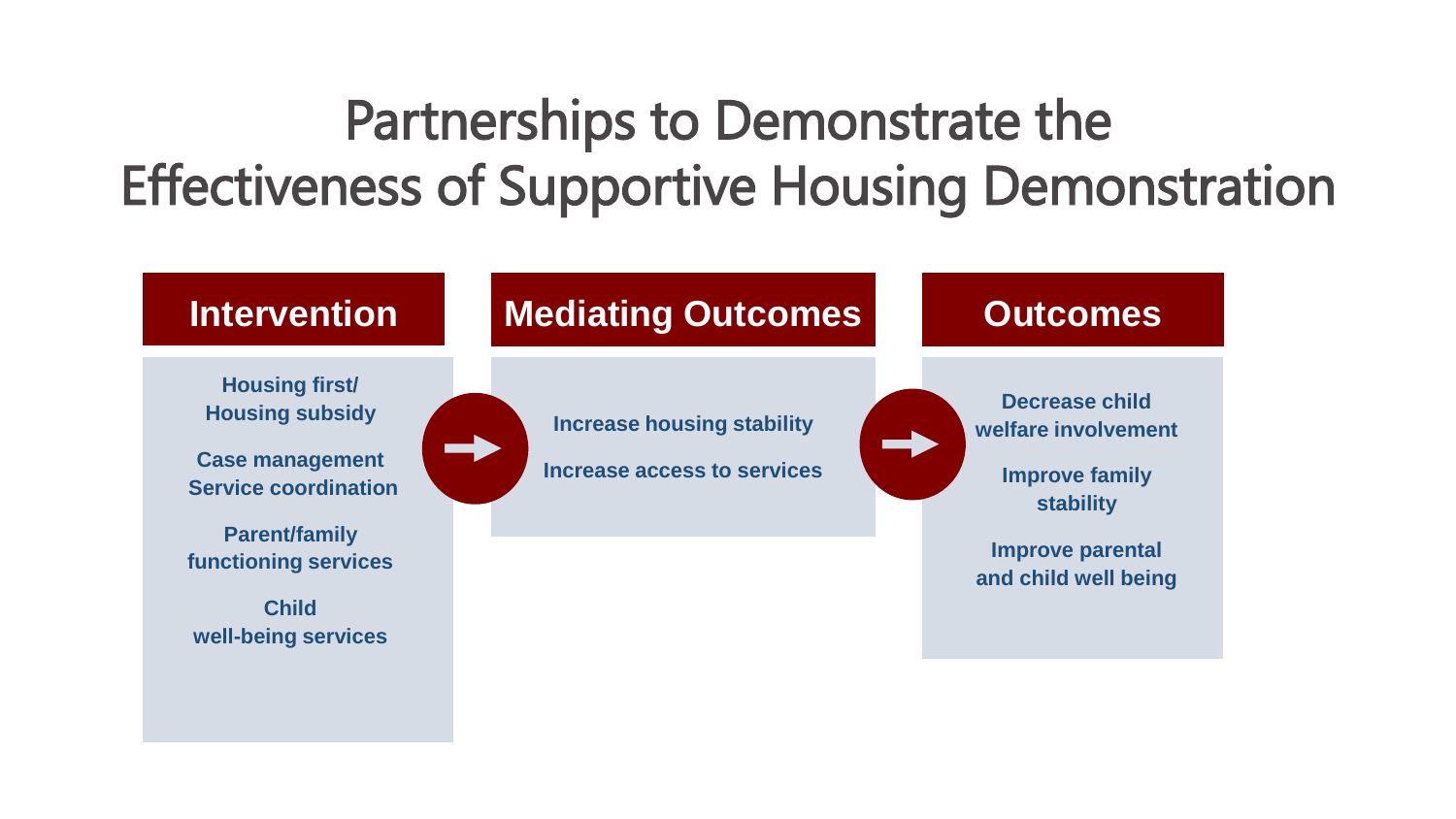# 5 Demonstration Sites



**San Francisco, CA** San Francisco Human Services Agency **Families Moving Forward**



### **Cedar Rapids, IA** Four Oaks Family and Children's Services **Partners United for Supportive Housing**

### **TN Memphis, TN** Community Alliance for the Homeless **Memphis Strong Families Initiative**

**CT**

### **State of Connecticut**

Department of Children and Families **Intensive Supportive Housing for Families**

**CT**



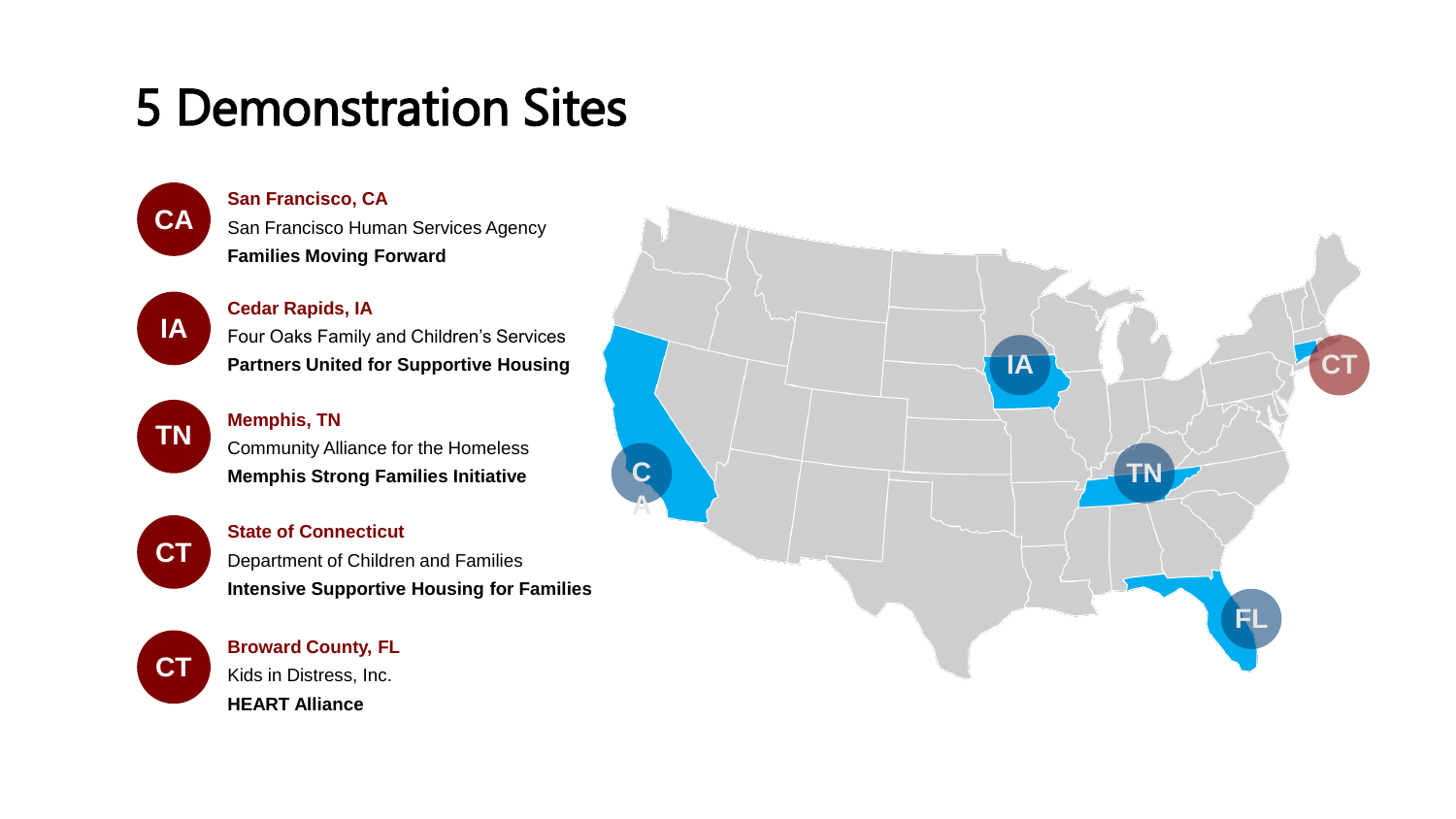### **Demonstration Study: Intensive Supportive Housing Evaluation Comparison Groups**

### DCF Business as Usual (BAU)

- Community Services
- Intensive Family Preservation **Services**
- Foster Care

### Project SHF

- Housing assistance
- Case Management

### Intensive SHF

- Housing assistance
- Intensive case management
- Vocational Specialist
- Family Teaming

Randomized controlled trial with 3 arms  $(n_{Tot} = 205, n_{children} = 418)$ 

- Business as usual (BAU),  $n = 104$
- Supportive Housing for Families (SHF), *n* = 50
- Intensive Supportive Housing for Families (ISHF), *n*= 50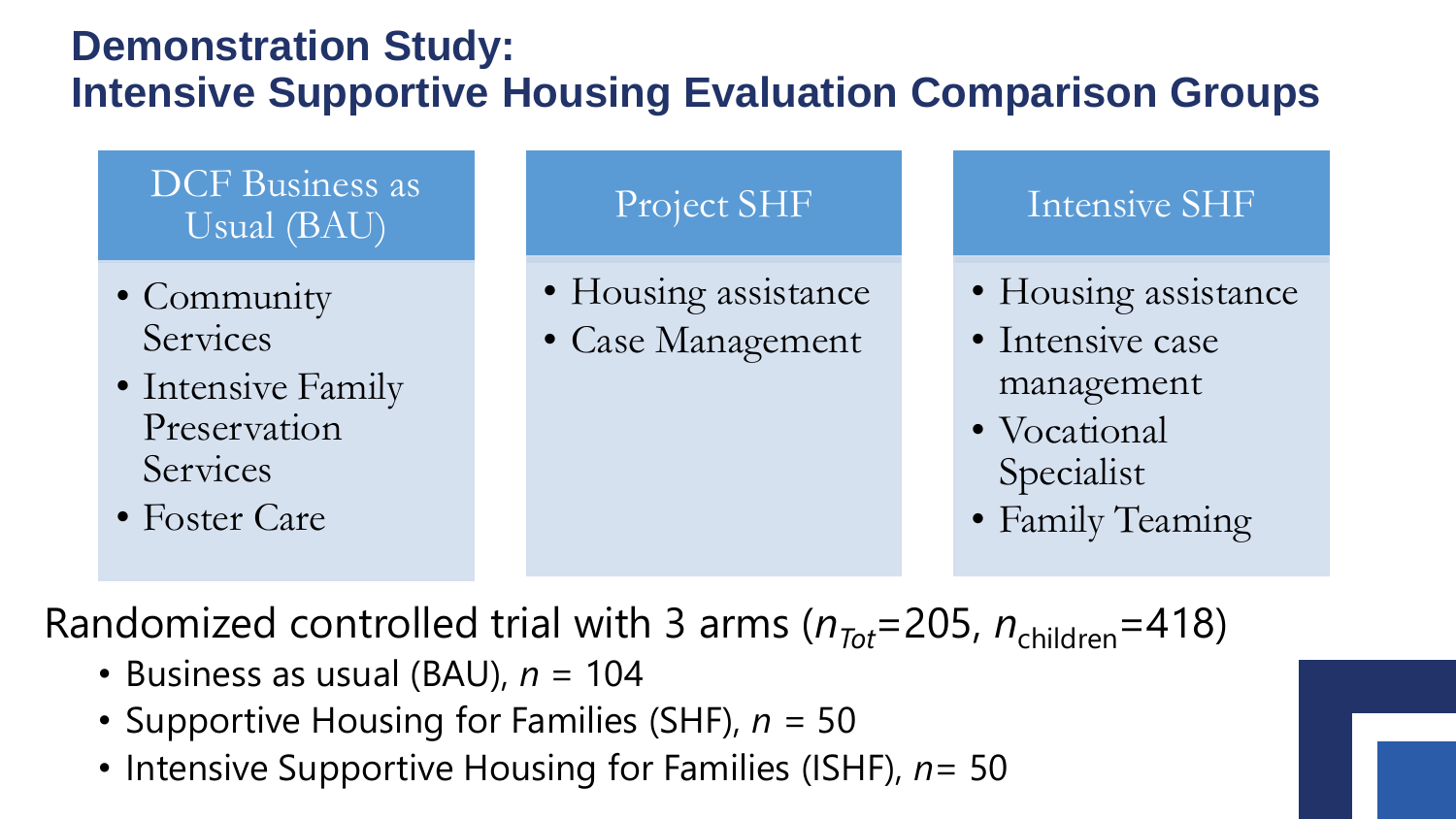## **CT Research Questions**

| <b>Objective</b>                                | <b>Research Question</b>                                                                                                                                                                                                            | Performance<br>Measure/Indicator                                                           | <b>Data Source</b>                                       | <b>Agency</b>                                                                  |
|-------------------------------------------------|-------------------------------------------------------------------------------------------------------------------------------------------------------------------------------------------------------------------------------------|--------------------------------------------------------------------------------------------|----------------------------------------------------------|--------------------------------------------------------------------------------|
| <b>Improved</b><br>child<br>welfare<br>outcomes | Primary: Do clients who receive<br>supportive housing services (SHF and<br>ISHF interventions combined) have<br>better child welfare outcomes<br>compared to those in the BAU?                                                      | Family reunification                                                                       | DCF database<br>(LINK)                                   | <b>DCF</b>                                                                     |
|                                                 |                                                                                                                                                                                                                                     | Child removal                                                                              |                                                          |                                                                                |
|                                                 |                                                                                                                                                                                                                                     | New child maltreatment<br>incidents                                                        |                                                          |                                                                                |
|                                                 | Secondary: Are there differential effects<br>by level of intervention (ISHF/PSHF)?                                                                                                                                                  | Cases closed and re-<br>opened                                                             |                                                          |                                                                                |
| Improved<br>housing<br>stability                | <b>Primary: Do clients who receive SH</b><br>demonstrate improved housing stability<br>compared to those in the BAU<br>intervention?<br>Secondary: Are there differential effects<br>by level of intervention for ISHF and<br>PSHF? | Shelter stay                                                                               | <b>HMIS</b>                                              | <b>CT Coordinated</b><br><b>Access Network</b><br>(Continuum of<br>Care; CCEH) |
|                                                 |                                                                                                                                                                                                                                     | Leased up<br>Number of moves<br>Quality of living situation<br>Homeless spells<br>Eviction | Urban Institute<br>Survey<br><b>LINK</b><br><b>CAMIS</b> | Urban<br><b>TCI</b><br><b>DCF</b>                                              |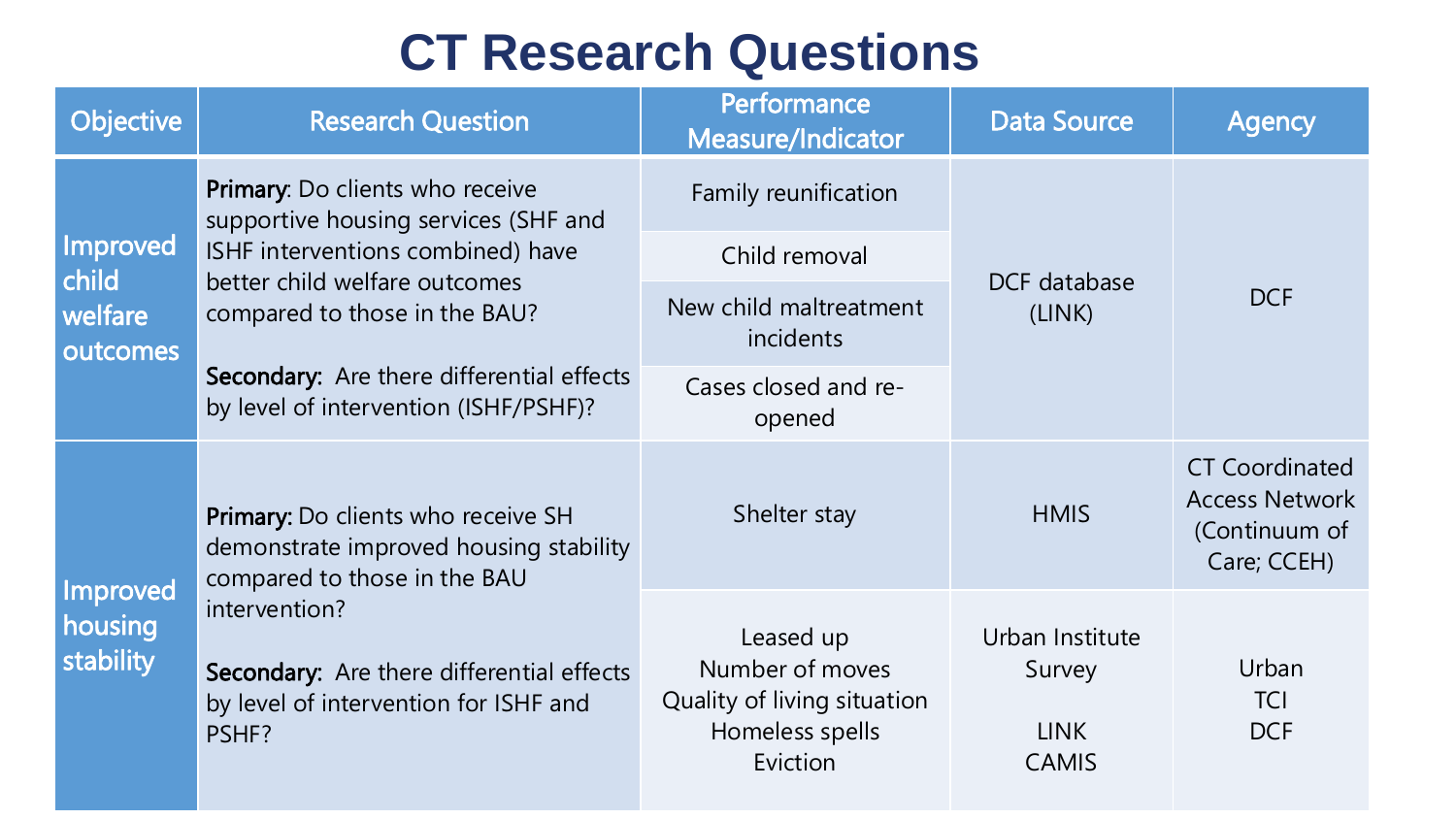# CT Sample (% of families)

Substantiated abuse or neglect Prior report abuse/neglect Prior history of child welfare services Caregiver history of abuse or neglect as a child Caregiver history of foster care as a child Caregiver mental health issue Caregiver substance abuse issue Caregiver history of criminal justice… Domestic violence situation Child(ren) with MH, dev-beh, learning issue









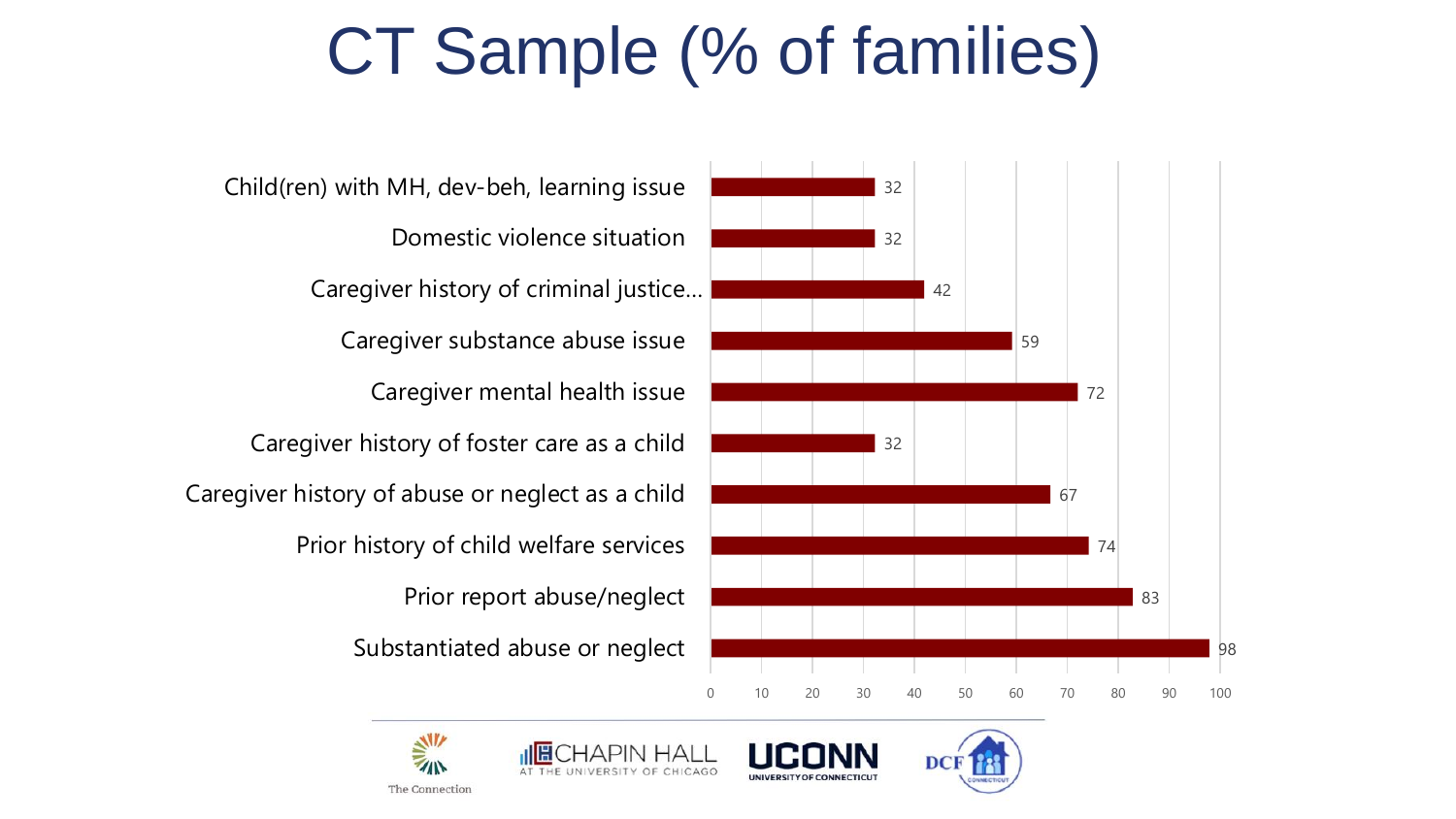# **CT Findings**

### **Findings**

- Process/implementation study: 4/5 elements of contrast effective
- Significant differences between treatment and control groups, from 12 months (12, 18, 24 months)
- Collapsed the two intervention groups as first analytic set
- Results mostly hold when SHF/ISHF are tested separately
- The costs of BAU and PSHF were roughly equivalent, with clear differences in outcome

## **Observations**

- High rates of prior maltreatment, placement, etc.
- Targeting was effective
- Low base rates for preservation/reunification in the regions (control group)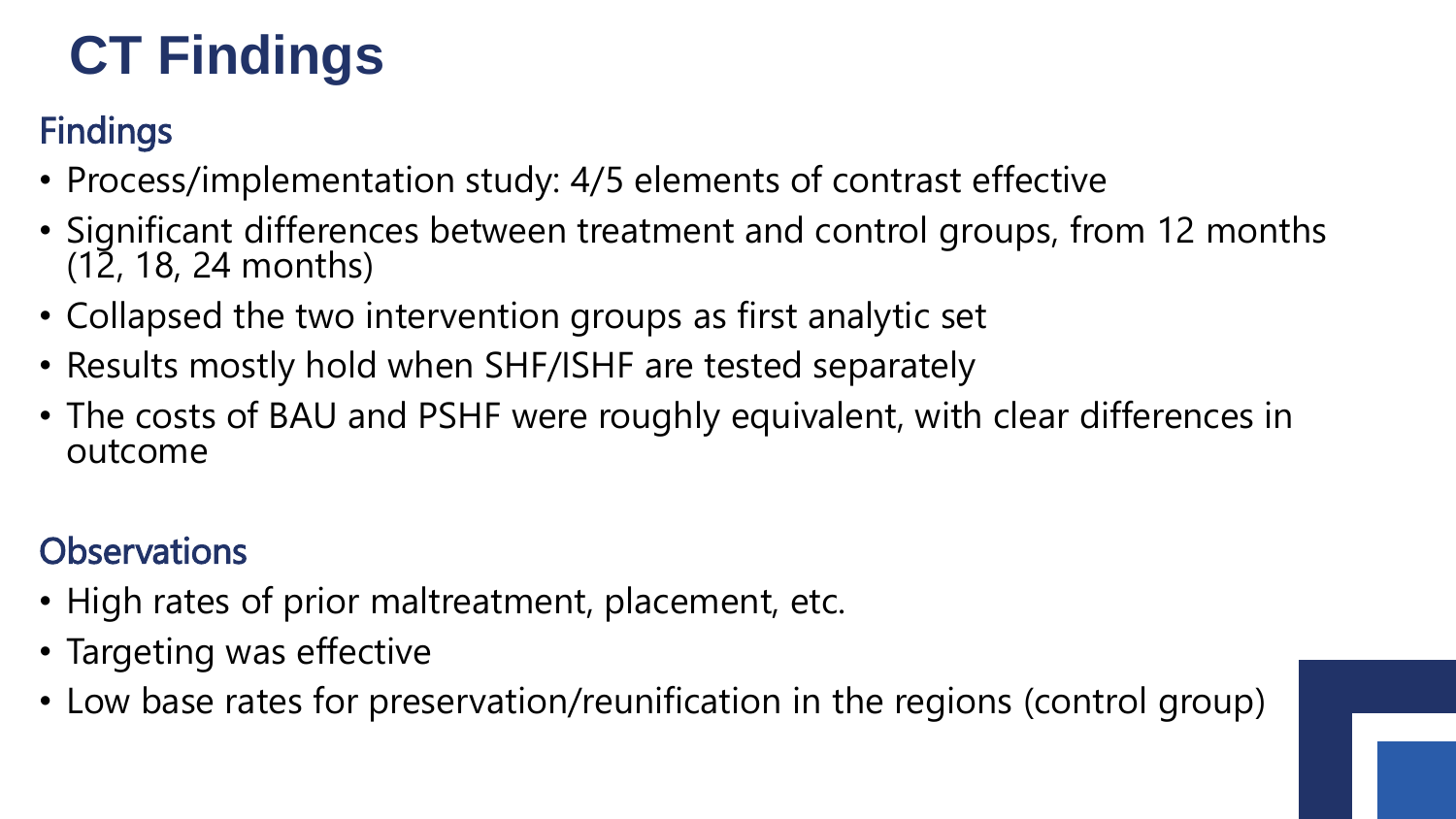## CT FINDINGS

\$59K **BAU** 40% Child is **PSHF \$48K**  $3%$ removed from family ISHF \$56K 21% **SHF and ISHF resulted in fewer foster care placements and more reunifications than the business as usual condition. BAU**  $\frac{1}{2}$ \$59K 9% Child is **PSHF \$48K** 17% reunified with family ISHF \$56K 29% 0% 5% 10% 15% 20% 25% 30% 35% 40% Figure: Percent of child removals and family reunifications by intervention group, with median costs, for 24 months

Farrell, A. F., Britner, P. A., Kull, M. A., Struzinski, D. L., Somaroo-Rodriguez, S. K., Parr, K., Westberg, L., Cronin, B., & Humphrey, C. (2018, December). Final Report: Connecticut's Intensive Supportive Housing for Families Program. Chicago, IL: Chapin Hall at the University of Chicago.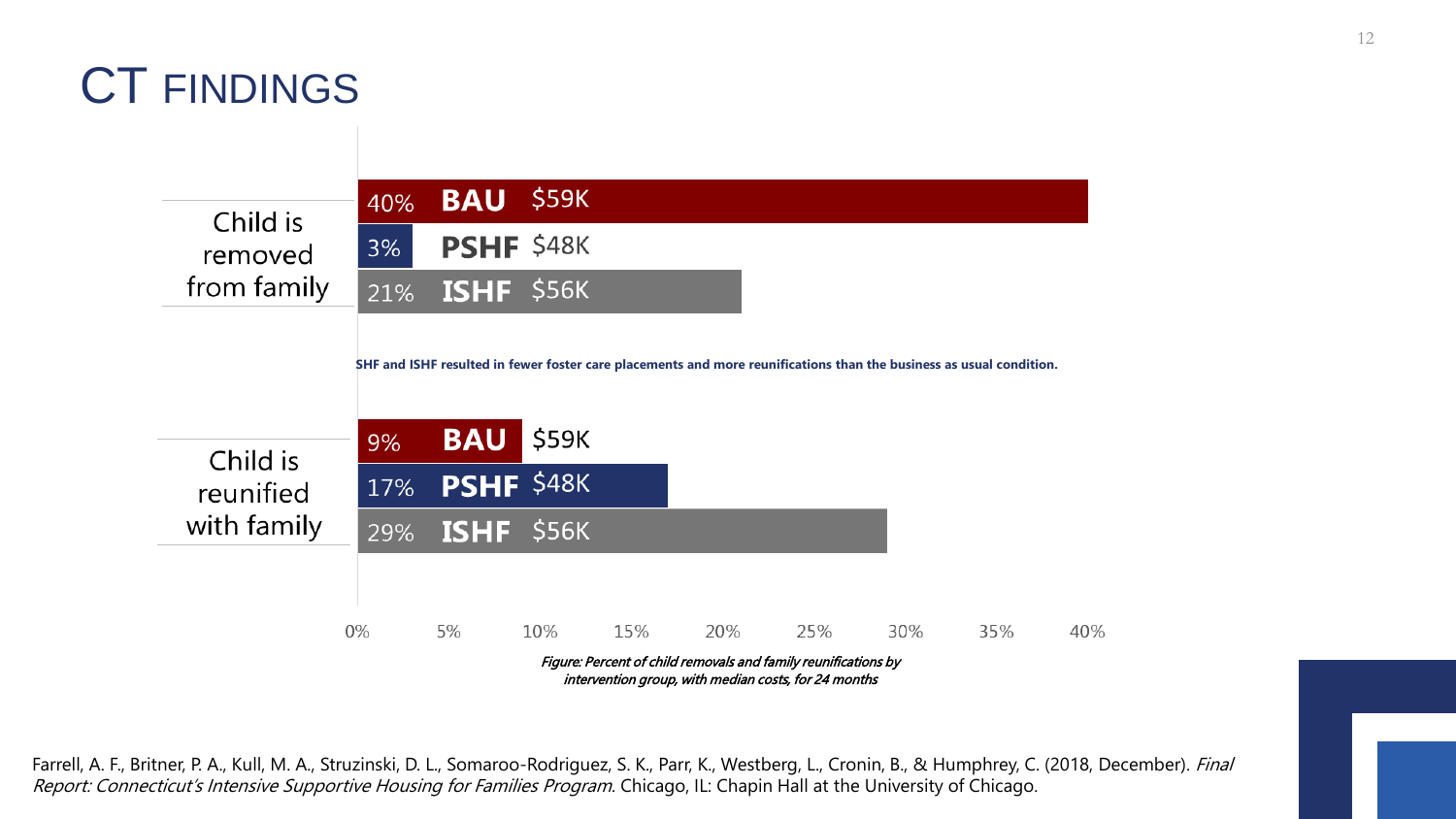# Differences in Reunification by Site



(Memphis did not serve reunification families)

**Impacts (Broward):** 12 months: 35.0%\*\*\* 18 months: 33.3%\*\*\* 24 months: 31.5%\*\*\* **Impacts (Cedar Rapids):** 12 months: 3.4% 18 months: 7.7% 24 months. -3.4% **Impacts (Connecticut):** 12 months: 16.3%† 18 months: 36.1%\*\*\* 24 months: 36.1%\*\*\* **Impacts (San Francisco):** 12 months: 8.4% 18 months: 2.7% 24 months: 2.7%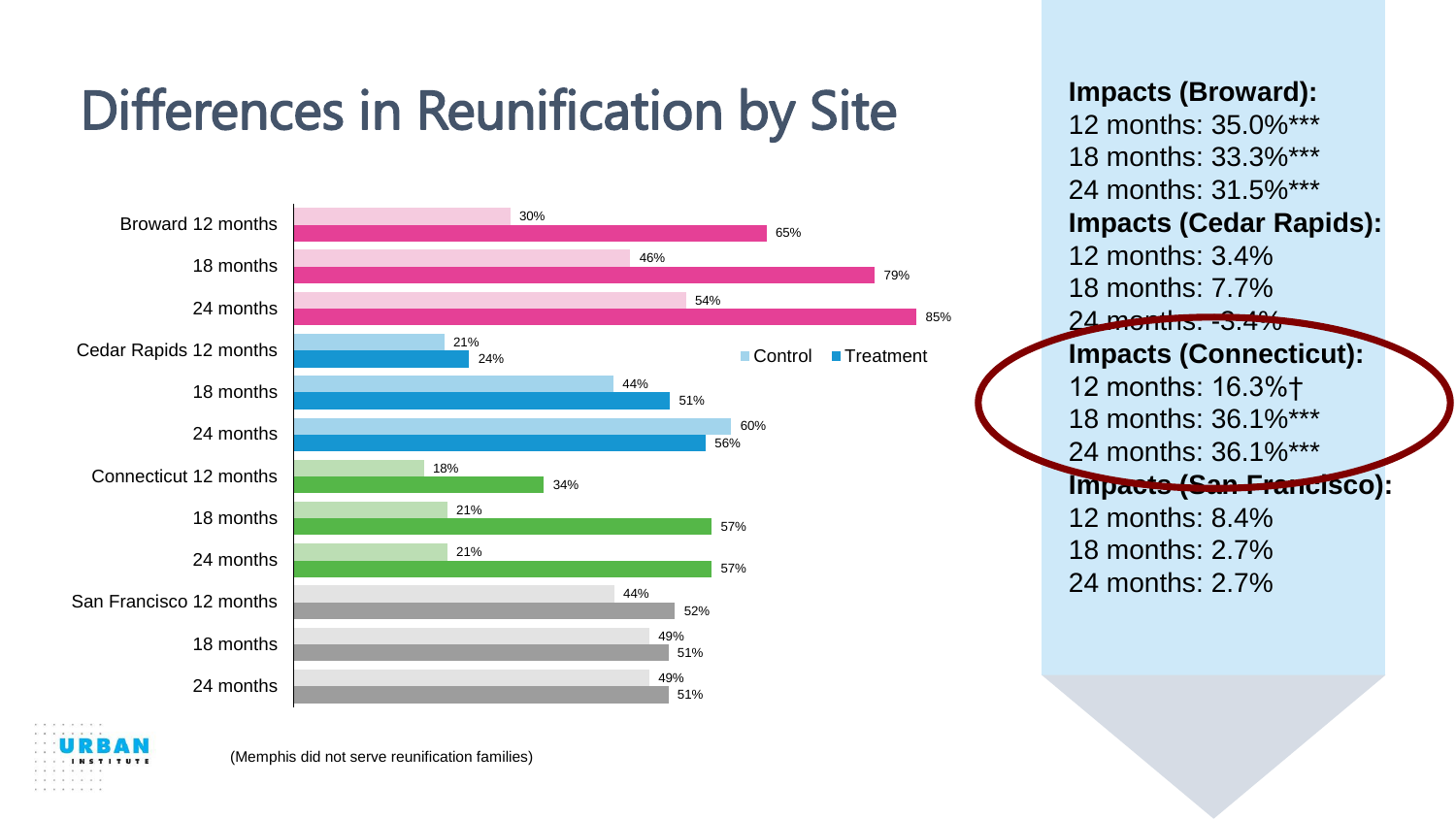## **Differences in Removals by Site**

**Control Treatment**



### **Impacts**

#### **San Francisco**

12 months: -14.5%\*\* 18 months: -7.8%† 24 months: 5.9%

#### **Memphis**

12 months: -1.6%† 18 months: -2.2 % 24 months: -8.3%†

#### **Connecticut**

12 months: -10.6%\* 18 months: -16.5%\*\*\* 24 months: -15.2%\*\*

#### **Cedar Rapids**

12 months: 20.1%\*\* 18 months: 15.5%† 24 months: 7.6%

#### **Broward**

12 months: -2.2% 18 months: -5.9%† 24 months: -2.0%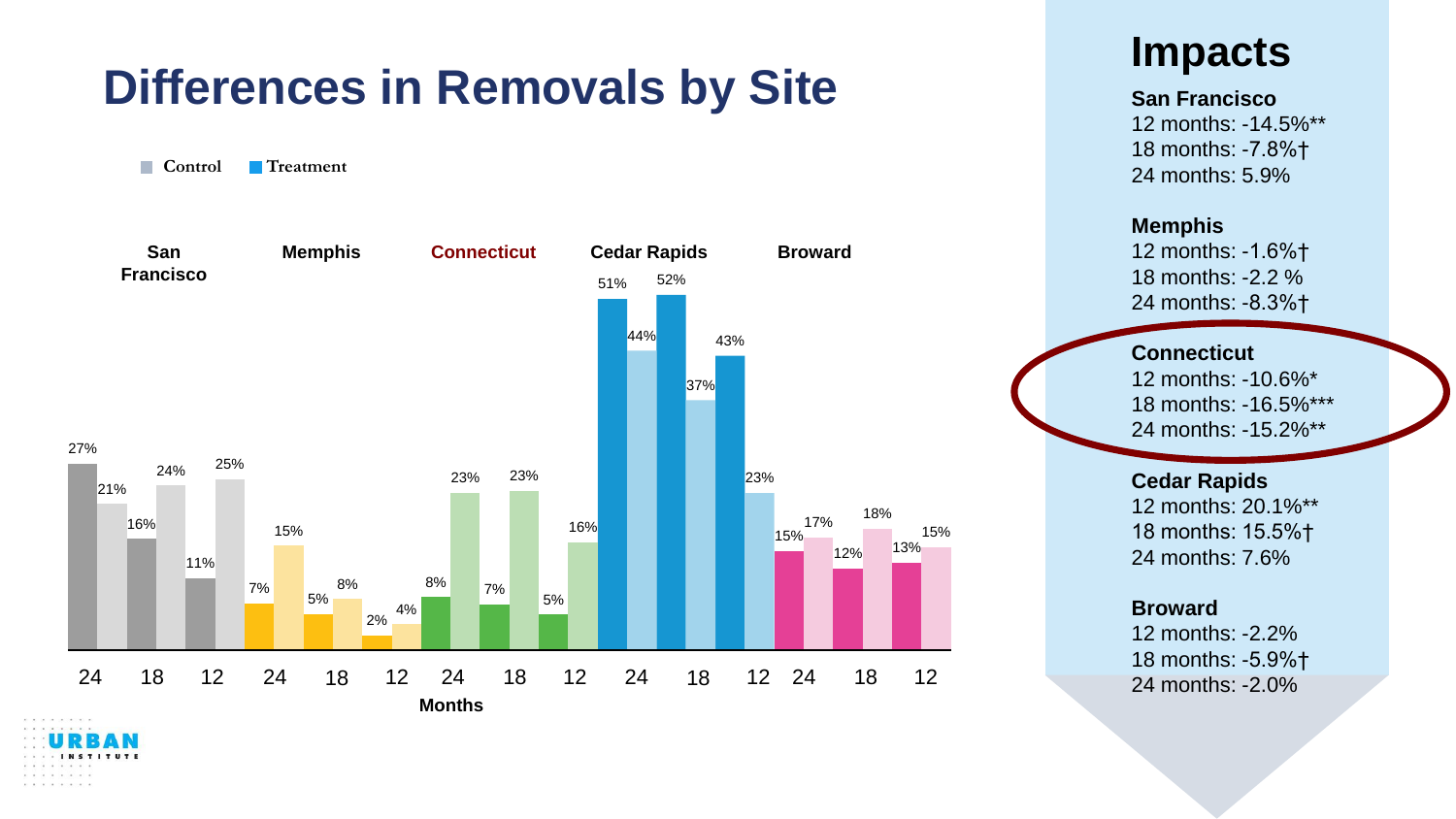# Conclusions and next steps

- National model emerging from CT; from observational study to RCT
- Clear evidence of effectiveness of Supportive Housing.
- Superior outcomes at similar cost to business as usual
- Higher "dosage" of case management produces marginal benefit
- Housing screening tool critical to identify housing concerns early in child welfare involvement  $\rightarrow$  target resources promptly
- Submit to *Families First Clearinghouse*
- Additional cross-systems follow-up: child welfare, educational, vocational, wage outcomes, child/family health and well-being
- Incorporate lessons into DCF practice: screening, SH model, modifications
- Instructive on:
	- Prompt identification and intervention (screening); practice elements (family empowerment)
	- Importance of housing as platform in families at the "deep end" of services
	- Use of program and administrative data to examine program effectiveness